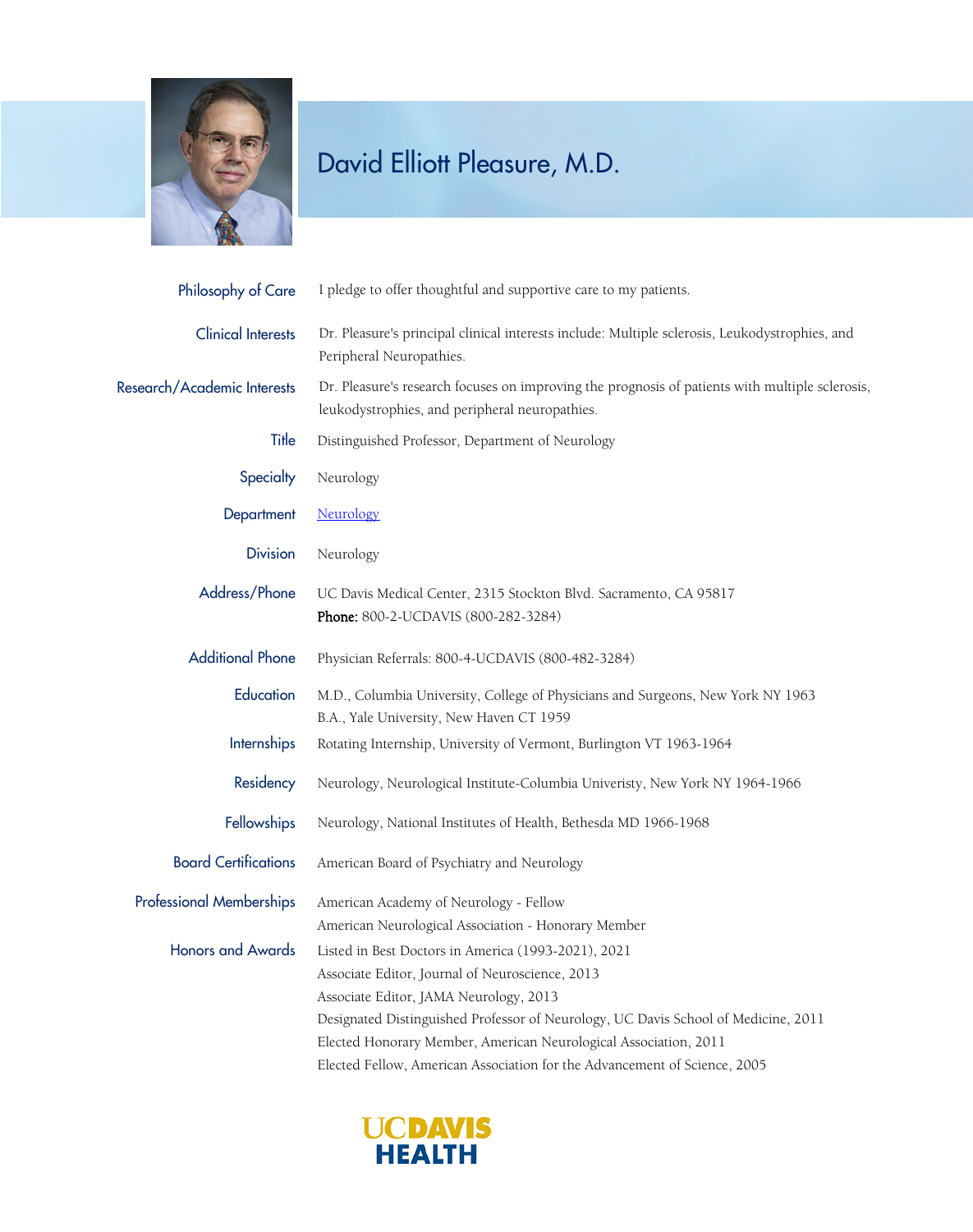

|                                   | Carrell Krusen Lectureship, Dallas TX, 2005                                                                                                                                                                                                                                                                                                                             |
|-----------------------------------|-------------------------------------------------------------------------------------------------------------------------------------------------------------------------------------------------------------------------------------------------------------------------------------------------------------------------------------------------------------------------|
|                                   | Edmond Notebaert Endowed Chair, Childrens Hospital of Philadelphia, 2000, 2001, 2002, 2003,                                                                                                                                                                                                                                                                             |
|                                   | 2004                                                                                                                                                                                                                                                                                                                                                                    |
|                                   | Grace R. Loeb Endowed Chair in Neuroscience, Children's Hospital of Philadelphia, 1994, 1995,                                                                                                                                                                                                                                                                           |
|                                   | 1996, 1997, 1998, 1999, 2000                                                                                                                                                                                                                                                                                                                                            |
|                                   | Listed in Best Physicians in Philadelphia by Philadelphia magazine, 1996                                                                                                                                                                                                                                                                                                |
|                                   | Member, Board of Directors, American Neurological Association, 1994                                                                                                                                                                                                                                                                                                     |
|                                   | Jacob Javits Neuroscience Award, NINDS, 1992                                                                                                                                                                                                                                                                                                                            |
|                                   | Medical School Class of 1992 Excellence in Teaching Award, 1992                                                                                                                                                                                                                                                                                                         |
|                                   | Friedrich von Recklinghausen Award for the Advancement of Medical Sciences in the Field of                                                                                                                                                                                                                                                                              |
|                                   | Neurofibromatosis, 1992                                                                                                                                                                                                                                                                                                                                                 |
|                                   | Residents' Teaching Award, Department of Neurology, University of Pennsylvania, 1988                                                                                                                                                                                                                                                                                    |
|                                   | Member, College of Physicians of Philadelphia, 1984                                                                                                                                                                                                                                                                                                                     |
|                                   | Traveling Fellow, Royal Society of Medicine, 1976                                                                                                                                                                                                                                                                                                                       |
|                                   | MA, honorary, University of Pennsylvania, 1974                                                                                                                                                                                                                                                                                                                          |
|                                   | Alpha Omega Alpha, P&S, Columbia (junior year), 1962                                                                                                                                                                                                                                                                                                                    |
|                                   | Magna cum laude, Yale, high honors in history, 1959                                                                                                                                                                                                                                                                                                                     |
|                                   | Phi Beta Kappa, Yale (junior year), 1958                                                                                                                                                                                                                                                                                                                                |
| <b>Select Recent Publications</b> | To view Dr. Pleasure's publications, please click here.                                                                                                                                                                                                                                                                                                                 |
|                                   | Wang Y, Hull V, Sternbach S, Popovich B, Burns T, McDonough J, Guo F, Pleasure D. Ablating the<br>Transporter Sodium-Dependent Dicarboxylate Transporter 3 Prevents Leukodystrophy in Canavan<br>Disease Mice. Ann Neurol. 2021 Sep 8. doi:10.1002/ana.26211. Epub ahead of print. PMID:<br>34498299.                                                                   |
|                                   | Wang YZ, Fan H, Ji Y, Reynolds K, Gu R, Gan Q, Yamagami T, Zhao T, Hamad S, Bizen N,<br>Takebayashi H, Chen Y, Wu S, Pleasure D, Lam K, Zhou CJ. Olig2 regulates terminal<br>differentiation and maturation of peripheral olfactory sensory neurons. Cell Mol Life Sci. 2020 Sep;<br>77(18):3597-3609. doi:10.1007/s00018-019-03385-x. Epub 2019 Nov 22. PMID:31758234. |

Pleasure D, Guo F, Chechneva O, Bannerman P, McDonough J, Burns T, Wang Y, Hull V. Pathophysiology and Treatment of Canavan Disease. Neurochem Res. 2020 Mar;45(3):561-565.

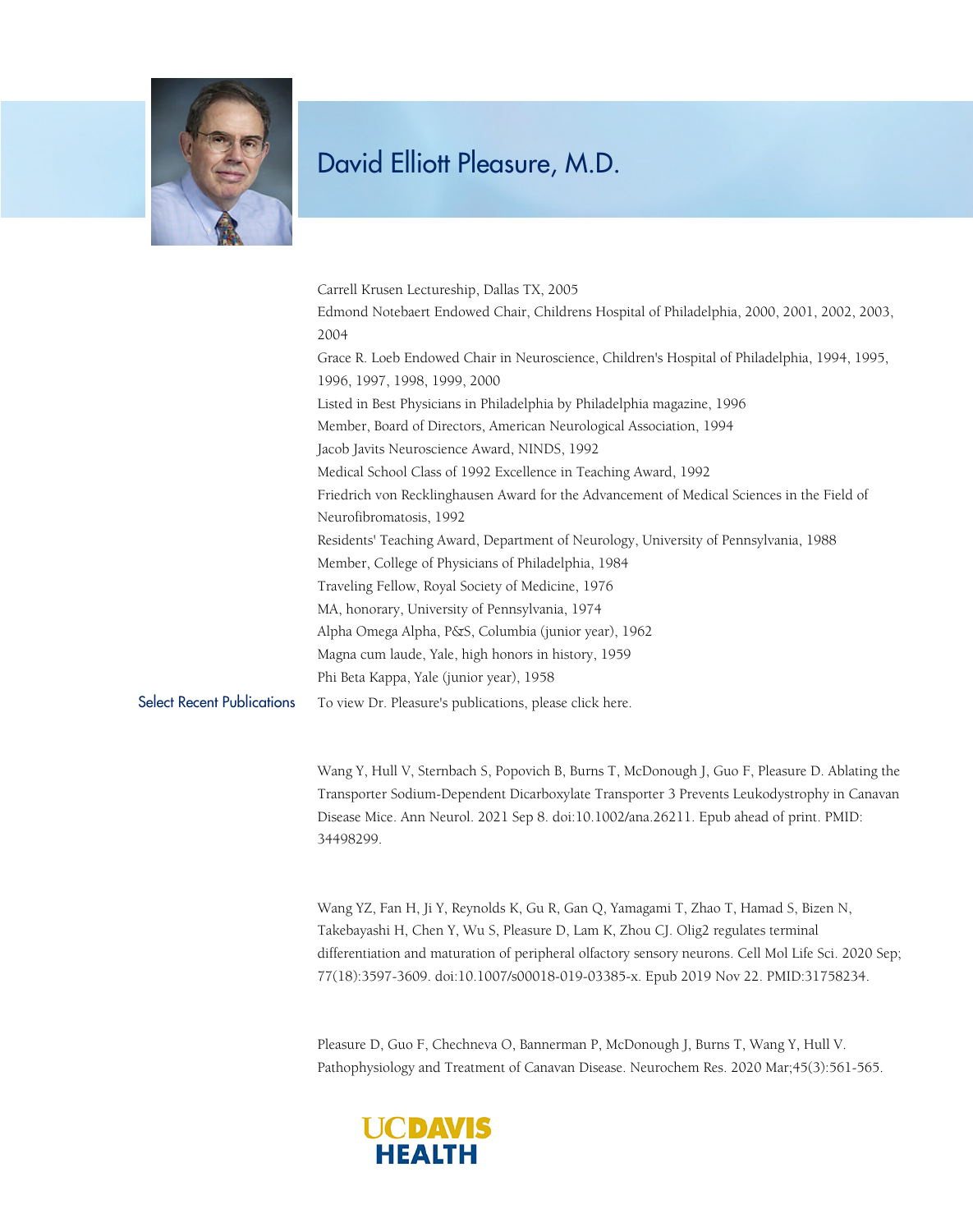

doi:10.1007/s11064-018-2693-6. Epub 2018 Dec 8. PMID:30535831.

Hull V, Wang Y, Burns T, Zhang S, Sternbach S, McDonough J, Guo F, Pleasure D. Antisense Oligonucleotide Reverses Leukodystrophy in Canavan Disease Mice. Ann Neurol. 2020 Mar;87(3): 480-485. doi:10.1002/ana.25674. Epub 2020 Jan 22. PMID:31925837.

Bannerman P, Guo F, Chechneva O, Burns T, Zhu X, Wang Y, Kim B, Singhal NK, McDonough JA, Pleasure D. Brain Nat8l Knockdown Suppresses Spongiform Leukodystrophy in an Aspartoacylase-Deficient Canavan Disease Mouse Model. Mol Ther. 2018 Mar 7;26(3):793-800. doi:10.1016/j. ymthe.2018.01.002. Epub 2018 Jan 10. PMID:29456021.

Yamagami T, Pleasure DE, Lam KS, Zhou CJ. Transient activation of Wnt/-catenin signaling reporter in fibrotic scar formation after compression spinal cord injury in adult mice. Biochem Biophys Res Commun. 2018 Feb 19;496(4):1302-1307. doi:10.1016/j.bbrc.2018.02.004. Epub 2018 Feb 3. PMID:29410176.

Horiuchi M, Suzuki-Horiuchi Y, Akiyama T, Itoh A, Pleasure D, Carstens E, Itoh T. Differing intrinsic biological properties between forebrain and spinal oligodendroglial lineage cells. J Neurochem. 2017 Aug;142(3):378-391. doi:10.1111/jnc.14074. Epub 2017 Jun 9. PMID: 28512742.

Pleasure D. New hearts for Friedreich patients. J Neurol Sci. 2017 Apr 15;375:474-475. doi: 10.1016/j.jns.2017.01.035. Epub 2017 Jan 12. PMID:28131391.

Sohn J, Bannerman P, Guo F, Burns T, Miers L, Croteau C, Singhal NK, McDonough JA, Pleasure D. Suppressing N-Acetyl-l-Aspartate Synthesis Prevents Loss of Neurons in a Murine Model of Canavan Leukodystrophy. J Neurosci. 2017 Jan 11;37(2):413-421. doi:10.1523/JNEUROSCI. 2013-16.2016. PMID:28077719.